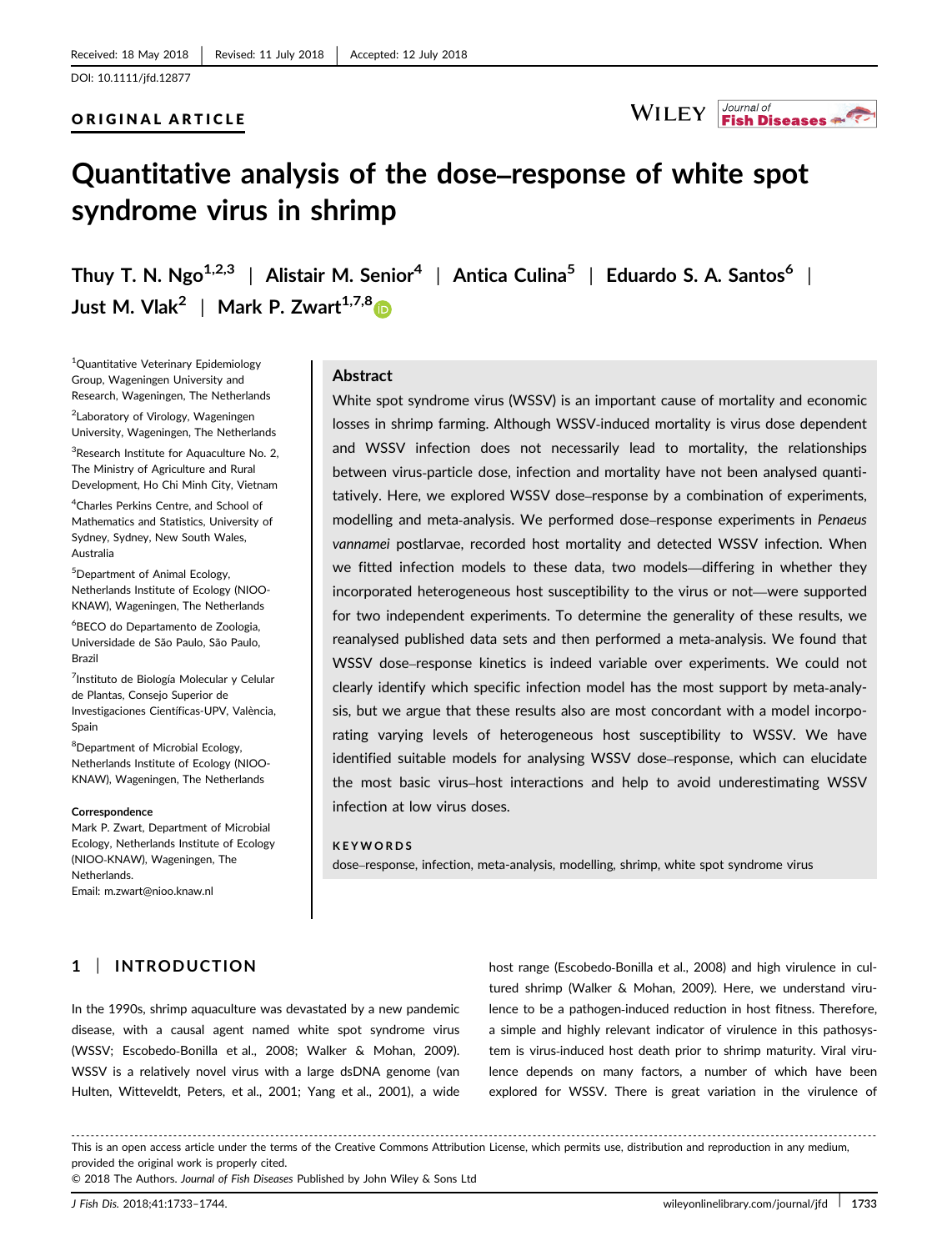**1734** | **IA/II EX** Journal of **ALCONGLIZE** 

different WSSV genotypes (Laramore, Scarpa, Laramore, & Lin, 2009; Marks, van Duijse, Zuidema, van Hulten, & Vlak, 2005; Pradeep, Karunasagar, & Karunasagar, 2009; Waikhom, John, George, & Jeyaseelan, 2006; Zwart, Dieu, Hemerik, & Vlak, 2010). Moreover, during its spread throughout farms in Asia, WSSV appears to have evolved a smaller genome and higher virulence (Dieu et al., 2004; Marks et al., 2005; Zwart et al., 2010). Furthermore, differences in virulence between WSSV genotypes appear to matter in shrimp farming (Hoa, Zwart, Phuong, de Jong, & Vlak, 2012; Hoa, Zwart, Phuong, Vlak, & de Jong, 2011), although in other studies, the same marker loci used do not appear to be linked to disease outbreaks (Walker et al., 2011). Other factors that are known to affect WSSV virulence are host species (Escobedo‐Bonilla et al., 2008; Waikhom et al., 2006), water temperature (Rahman et al., 2006, 2007), interactions with bacteria (Phuoc et al., 2008), different levels of replication in different host tissues (Rahman et al., 2008) and previous exposure to WSSV. The latter can result in long‐lived protection to the virus (Johnson, van Hulten, & Barnes, 2008; Venegas, Nonaka, Mushiake, Nishizawa, & Muroga, 2000). In summary, the virulence of WSSV does not appear to be constant over time and space (Flegel, Nielsen, Thamavit, Kongtim, & Pasharawipas, 2004). As with many other diseases, there is a pressing need to identify and understand those factors modulating WSSV virulence, to determine how these factors interact, and to have models to explain and predict the advance of the disease in a population in space and time.

One important factor in determining whether WSSV infection and virulence will occur is the dose of virus particles to which a host has been exposed. For many viruses, hosts must be exposed to a large number of virus particles to become infected, as the probability of infection per virus particle is very small (Zwart, Daròs, & Elena, 2011; Zwart & Elena, 2015). Whereas very high virus doses may infect all hosts, in practice exposure to a broad range of doses will lead to infection in only some hosts. A better understanding of the relationship between dose and response can be useful for identifying when host organisms will be at risk of disease and for understanding the effects of different interventions to mitigate the effects of disease outbreaks. When mechanistic models of the dose–response are fitted to experimental data, this approach also can be useful for better understanding of the infection process. For example, if virus particles cooperate with each other during the infection process, then increases in dose will have disproportionate effects on the rate of host infection, leading to a steep dose–response. Observation of a steep dose–response has been crucial to demonstrating the strong cooperation between virus particles that stem from packaging of different genome segments into separate virus particles in some plant (Fulton, 1962; Sánchez‐Navarro, Zwart, & Elena, 2013) and animal viruses (Ladner et al., 2016).

Many studies have shown that the rate of WSSV infection depends on virus particle dose (Escobedo‐Bonilla et al., 2005; Laramore et al., 2009; Marks et al., 2005; Prior, Browdy, Shepard, Laramore, & Parnell, 2003). It has also been suggested that WSSV virus particles might be acting independently during the infection process because dose–response is similar to predictions of the independent action hypothesis (IAH) model (Dieu, Zwart, & Vlak, 2010). This model states that each virus particle can be assigned a nonzero probability of infection, and that virus particles act independently, leading to clear predictions for the shape of the dose–response (Druett, 1952; Regoes, Hottinger, Sygnarski, & Ebert, 2003; Zwart et al., 2009). However, none of the WSSV studies rigorously compared experimental data to mechanistically interpretable models, nor was model selection performed to identify which model is best supported by the empirical data. Furthermore, not all shrimp that become infected with WSSV will die (Flegel, 2007; Johnson et al., 2008; Venegas et al., 2000). One study has shown systematically that sublethal infection is infrequent in laboratory challenge experiments (Escobedo‐Bonilla et al., 2005), although it is quite common in the field (Hoa, Zwart, Phuong, Oanh, et al., 2011). The relationship between dose, infection and mortality has also not been explored systematically or quantitatively.

Here, we set out to provide a quantitative description of the WSSV dose–response relationship. By performing model selection on a set of mechanistically interpretable models, we wanted to identify the underlying mechanisms that may give rise to this relationship. Our contribution to these issues is threefold. First, we performed dose–response experiments and determined the infection status of all shrimp in the experiment, as well as recording mortality. We could therefore simultaneously consider dose–response on two levels: systemic infection and host mortality. Furthermore, the set‐up described here is different from previous reports because the communal housing of shrimp allowed waterborne transmission, and we needed to include these effects in our models. Second, we fitted a number of generally applicable and mechanistically interpretable models of dose–response to these data using a maximum likelihood approach, and then performed model selection. Third, to gauge the generality of our conclusions, we performed a meta‐regression analysis on reanalysed published dose–response data for WSSV in shrimp.

## **2** | **MATERIALS AND METHODS**

#### **2.1** | **Shrimp and virus isolates**

Specific pathogen‐free *Penaeus vannamei* (Boone, 1931) postlarvae (PL) were purchased from Gold Coin Singapore, imported to the Netherlands and reared by the Aquatic Research Facility at Wageningen University. *Orconectes limosus* (Rafinesque, 1817) were obtained from local fishers from the Meuse River and used for virus amplification. Shrimp were screened for common viral diseases by polymerase chain reaction (PCR) or reverse transcription (RT) PCR (Witteveldt, Cifuentes, Vlak, & van Hulten, 2004). Shrimp were kept in tanks with heating (28°C), continuous aeration and individual filter systems (Eheim).

For all experiments, we used purified WSSV virus particles (Xie, Li, Xu, & Yang, 2005) from isolate VN‐T (Dieu et al., 2004). For dose–response experiment #1, the virus was amplified in *O. limosus* prior to purification, and for experiment #2, *P. vannamei* was used for amplification.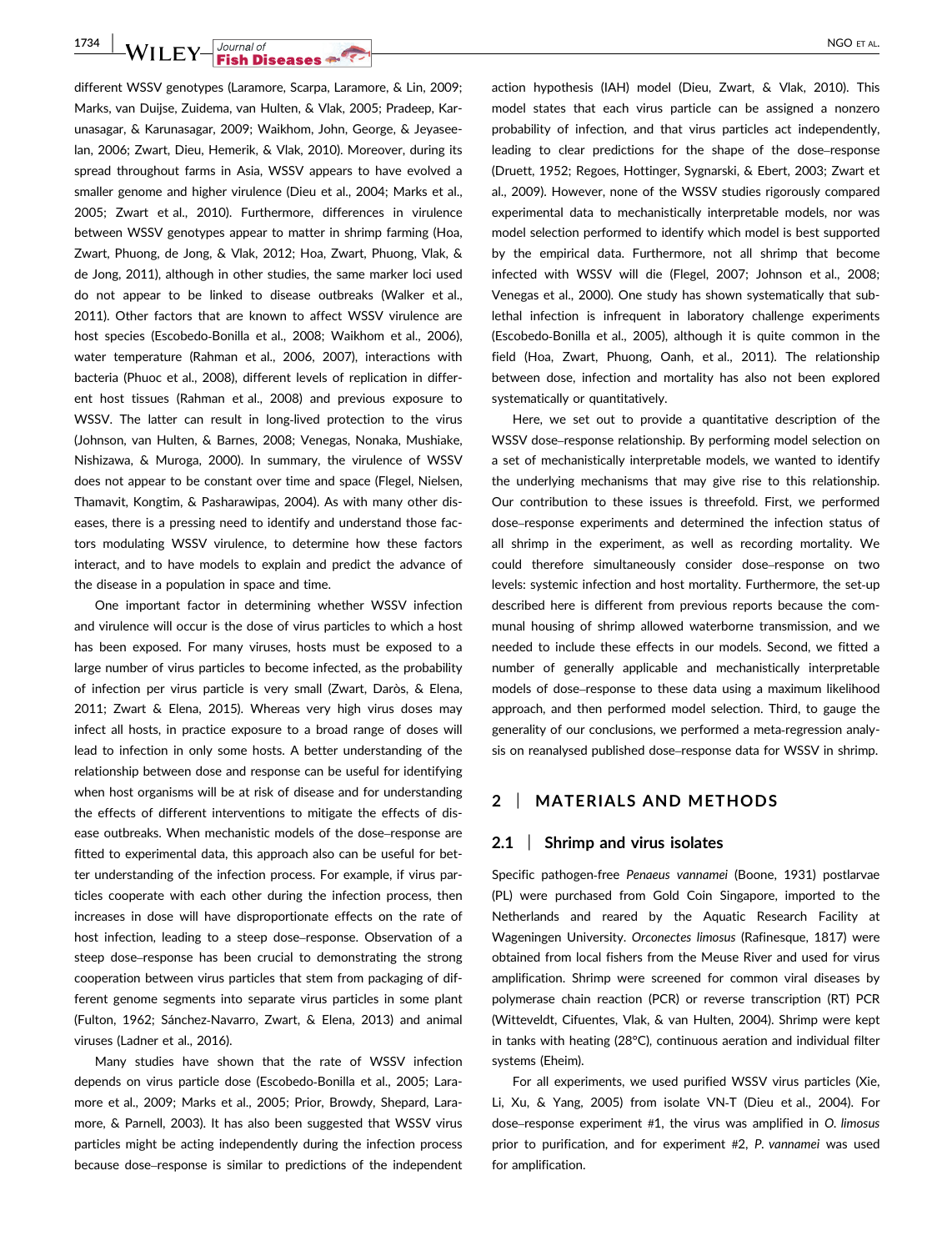#### **2.2** | **Dose–response experiments**

For the dose–response experiments, individual shrimp were kept in cages within a 180 L aquarium. On each side, the  $8 \times 8$  cm slots had a round opening with a 6 cm diameter covered with a fine metal mesh (1 mm), allowing water to flow freely between the slots. Shrimp in these cages and aquaria were randomly assigned to the different treatments (i.e., different virus doses or mock-infected controls). Shrimp PL10‐12 were weighed and then intramuscularly injected with 10 μl of WSSV virus particles or phosphate‐buffered saline (PBS) for controls. Injections were performed with a 1.5 ml BD Pen (Becton Dickinson) and 28G 1/2″ NovoFine needles (Novo Nordisk). A later developmental stage (PL of 1–3 g in both experiments) was chosen because these shrimp can be injected intramuscularly, and because at this stage disease and mortality occur quickly, making experiments more tractable. The appearance, behaviour and mortality of shrimp were observed daily, and dead shrimp were removed immediately and stored at −20°C. Hence, our set-up with the cages prevented cannibalism of dead shrimp, but not waterborne transmission of the virus. After 10 days, all surviving shrimp were collected and stored. For experiment #1, cohorts of 13 shrimp each were inoculated with a 10<sup>2</sup>, 10<sup>3</sup>, 10<sup>4</sup>, 10<sup>5</sup> or 10<sup>6</sup> fold dilution of purified WSSV virus particles amplified in *O. limosus*, or PBS only for mock‐inoculated controls. For experiment #2, cohorts of 17 shrimp each were inoculated with a 10, 10<sup>2</sup>, 10<sup>3</sup>, 10<sup>4</sup>, 10<sup>5</sup> or 10<sup>6</sup> dilution of WSSV virus particles amplified in *P. vannamei*, or PBS only. Shrimp taken from the same cohort were used for experiments #1 and #2, although experiment #1 was performed first and the shrimp were smaller.

#### **2.3** | **PCR detection of WSSV**

The infection status of all shrimp from the dose–response experiments was determined by PCR. To avoid environmental contamination with WSSV DNA, a sample of muscle tissue was used for DNA extraction. A crude extract of DNA was used as template for two separate Taq-based PCR reactions with host- and virus-specific primers (Witteveldt et al., 2004; host‐specific primers for *16S* ribosomal RNA: 5′‐GTGCGAAGGTAGCATAATC and 5′‐CTGCTGCAACATAA GGATAC, WSSV‐specific primers for *VP26*: 5′‐ATGGAATTTGGC AACCTAACAAACCTG and 5′‐GGGCTGTGACGGTAGAGA). Host‐ specific primers were included as a positive control for DNA extraction and PCR. PCR products were resolved on a 0.7% agarose gel prestained with ethidium bromide.

#### **2.4** | **Dose–response models**

To model dose–response, we took the simplest mechanistic model of virus infection as a starting point: the IAH model (Druett, 1952; Regoes et al., 2003; Zwart et al., 2009). The dose–response prediction of this model is obtained from the zero term of the Poisson distribution for the number of infecting virus particles, which represents those hosts that have not been infected by the virus

NGO ET AL. **1735 Fish Diseases** 

(Zwart et al., 2009). The rate of infection *I* is then  $I = 1 - S = 1 - e^{-\lambda} = 1 - e^{-\rho n}$ , where *S* is survival,  $\lambda$  is the number of infecting virus particles, *ρ* is the probability of infection for each virus particle and *n* is the number of virus particles in the inoculum. In this case, we do not know the actual virus particle dose, but we know the relative viral dose as the different doses were obtained from serial dilutions of a WSSV stock. We therefore set the dose of the virus stock to an arbitrary high value  $(10^9)$  virus particles). The same convention also was used for all analysis and presentation of data throughout this study.

To apply this model to our experimental data, we must make three considerations. First, in our experiments, shrimp can become infected due to the intramuscularly injected virus particles, or due to waterborne transmission of the virus from other shrimp that have become infected during the experiment, as the shrimp are housed communally. The waterborne WSSV dose to which a shrimp is exposed probably will increase over time, and the probability of infection for each virus particle in the water will probably be lower than for injected virus particles (Soto & Lotz, 2001). As the waterborne virus particle load will be approximately the same for all shrimp sharing the same water, and both dose and infection probability are unknown, we simply introduce a second infection term analogous to *λ* to represent waterborne transmission (*ω*):

$$
l=1-e^{-\rho n-\omega} \tag{1}
$$

Next, we also want to model the rate of mortality, because we measured both infection and mortality for the same group of hosts. If we assume that infection does not necessarily lead to host death, and that the IAH principle also applies to this level of infection, we can introduce a probability that an infecting virus particle causes host death (*φ*). We consider this probability the same for infection resulting from intramuscular infection or waterborne transmission, in which case host mortality (*M*) is:

$$
M=1-e^{-\varphi(\rho n+\omega)}
$$
 (2)

In reality, for infection resulting from virus particles transmitted by waterborne transmission, the probability of host death might be smaller: These secondary infections will have started later than infections caused by the injected virus particles, and therefore, there will be less time for the virus to kill the host. However, as a first approximation and to avoid overparameterising the model, we ignore this effect.

Finally, as in many cases, the data did not support the IAH model, more complex models of infection must be considered (Ben‐ Ami, Regoes, & Ebert, 2008; Regoes et al., 2003; van der Werf, Hemerik, Vlak, & Zwart, 2011). We consider two alternative models of infection: (a) a model incorporating dose‐dependent interactions between virus particles, the dose‐dependent action (DA) model; and (b) a model allowing for differences between hosts in their susceptibility to the virus, the heterogeneous host susceptibility (HHS) model.

For the DA model, given similarities in the dose–response observed for infection and mortality for our data set—and to avoid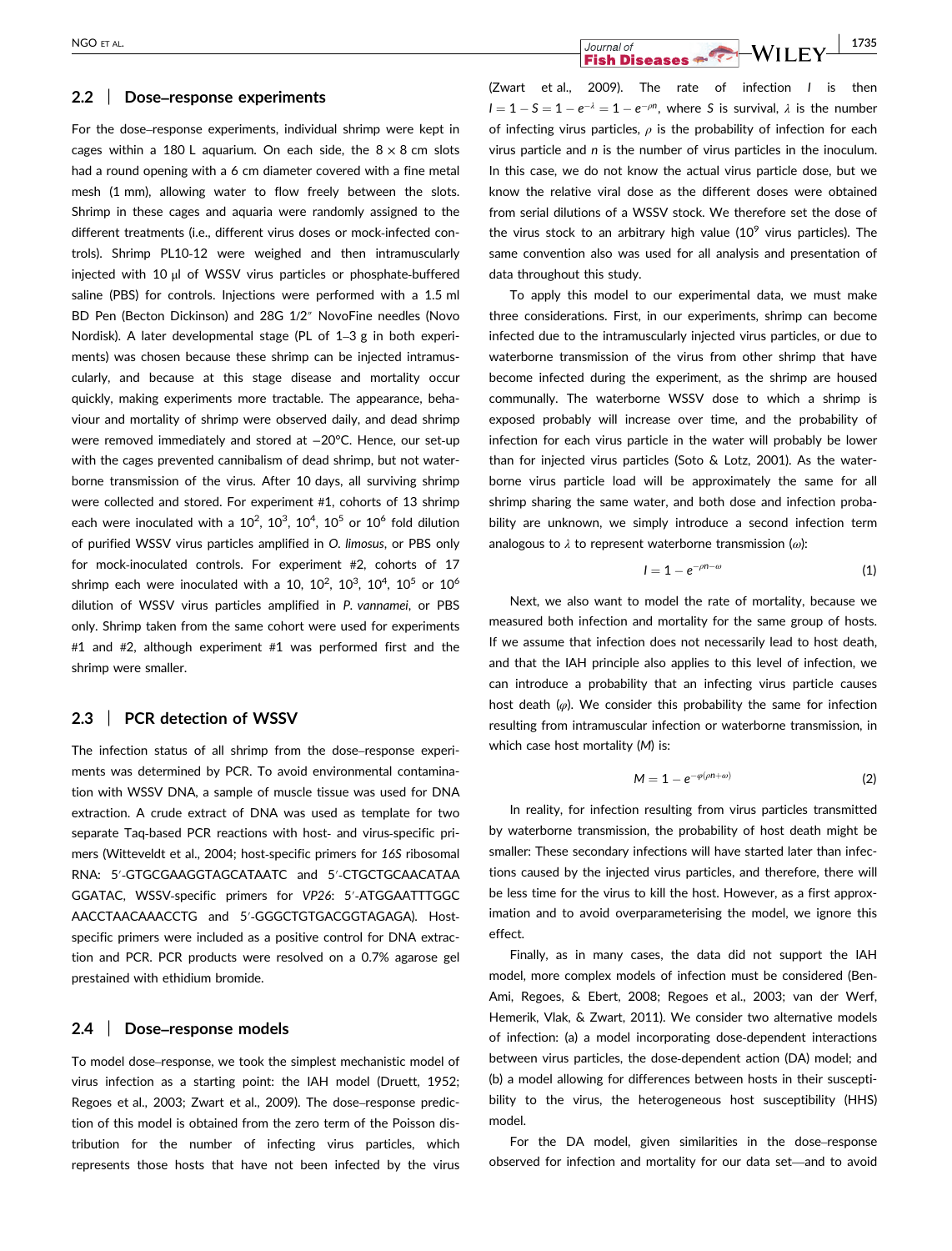**1736** | WILEY | *Journal of* **Fish Diseases and Execution Contract Contract Contract Contract Contract Contract Contract Contract Contract Contract Contract Contract Contract Contract Contract Contract Contract Contract C** 

an overparametrized model—we chose to add dose dependence at the infection level. These dose‐dependent effects on infection will carryover on the rate of mortality, and as a result, the shape of both responses will be affected. Also, as the infection routes for injected and waterborne virus particles are different, and the waterborne virus particle dose is assumed to be constant, we chose to only have dose‐dependent effects stemming from the dose of injected virus particles. Therefore, following (Regoes et al., 2003), the rate of infection under the DA model is:

$$
l=1-e^{-\rho n^{\kappa}-\omega} \tag{3}
$$

where *κ* is a constant that determines what type of dose-dependent effects will occur. When  $\kappa$  < 1, there are antagonistic interactions between virus particles; as the dose is increased, it becomes harder for each virus particle to infect, and hence, the dose–response becomes more gradual than for IAH. When *κ* > 1, there are synergistic interactions; as the dose is increased, it becomes easier for each virus particle to infect, and hence, the dose–response is steeper than for IAH. When  $\kappa = 1$ , the model collapses to the IAH model. As the number of infecting virus particles is dose dependent for the DA model, the response of *M* will also be dose dependent if all else is kept equal.

For the HHS model, "frailty" models have been used to predict the relationship between dose and infection, assuming the distribution of host susceptibility follows a *Γ*‐distribution (Ben‐Ami et al., 2008). Our approach is conceptually similar to the DA model: For parsimony, we introduce heterogeneity only in the infection step, so that the effects also carryover from infection to mortality. Given that  $S = \left(\frac{1}{1+\rho\iota n}\right)^{1/\nu}$  for this infection model (Ben-Ami et al., 2008) and the occurrence of waterborne transmission in our set-up, the doseresponse is as follows:

$$
I = 1 - e^{-\omega} \left( \frac{1}{1 + \rho \nu n} \right)^{1/\nu}
$$
 (4)

where  $\nu$  is a constant that determines the variance of the distribution of host susceptibilities  $(\rho \nu^2)$ . Differences in host susceptibility can only result in a more gradual dose–response: For increasing values of *ν,* the dose–response becomes more gradual, whereas when *ν* approaches zero, the shape of the dose–response becomes identical to the IAH prediction. By including the probability that an infecting virus particle causes host death in the terms for waterborne transmission and the injected inoculum, the relationship between dose and mortality is  $M = 1 - e^{-\varphi \omega} \left( \frac{1}{1 + \rho \varphi \nu \hbar} \right)^{1/\nu}$ .

#### **2.5** | **Model fitting and model selection**

For the IAH model, parameters *ρ*, *φ* and *ω* must be estimated. For the DA model, parameters *ρ*, *φ*, *ω* and *κ* must be estimated. For the HHS model, parameters *ρ*, *φ*, ω and *ν* must be estimated. For the experimental data, three final states were observed as follows: (a) survival (*S*): Shrimp that survive and are not infected by WSSV (*S*); (b) exposure (*E*): Shrimp that are infected by WSSV and survive to the end of the experiment; and (c) death (*M*): Shrimp that die and are infected by WSSV. There were no shrimp that died but were negative for WSSV detection, a host state that is also not possible for our infection models (per definition the probability  $\varphi \leq 1$ ). The IAH and DA models can be used to predict the number of animals in each state as a function dose, given  $S = 1 - I$  and  $E = I - M$ . The likelihood of observing a given number of shrimp in the *M, E* or *S* states at the end of the experiment  $(X_1, X_2, X_3)$  follows a multinomial distribution with probabilities  $p_1$ ,  $p_2$  and  $p_3$  ( $\sum_{i=1}^{3} p_i = 1$ ). A particular realization  $(x_1, x_2, x_3)$  has a multinomial probability:

$$
P(X_1 = x_1, X_2 = x_2, X_3 = x_3) = \frac{\left(\sum_{i=1}^3 x_i\right)!}{\prod_{i=1}^3 x_i!} \prod_{i=1}^3 p_i^{x_i}.
$$
 (5)

We used a stochastic hill-climbing algorithm to minimize the negative log likelihood (NLL), with  $10^3$  searches from randomly chosen points in a broad range of plausible parameter‐value space. We then used the Akaike information criterion (AIC) for model selection, an approach that weighs both the fit and the number of model parameters in choosing which model is best supported by the data. Note that the DA and HHS models add one model parameter, and that the number of model parameters is similar for all models. From the difference in AIC scores between the models (ΔAIC), we determined the Akaike weight (AW), an indicator of the relative likelihood of a model given the set of models compared (Johnson & Omland, 2004). We also performed model selection on the model fittings for the two experiments, to gauge overall support for the different models (Navakatikyan, 2007). All analyses were performed in *R* 3.3 (R Core Team, 2016; RRID:SCR\_001905), with custom scripts.

#### **2.6** | **Survival analysis**

The status of shrimp in the dose–response experiments was scored daily, making it possible to analyse whether there are any effects of dose on the time until death. We tested for significant differences in time until death between doses using the log rank test, pooled over strata and using only the data from those animals that die by the end of the experiment. As infection status was only determined at the end of the experiment due to the invasive sampling method, we can only perform survival analysis for mortality.

#### **2.7** | **Meta‐analysis**

We searched the scientific literature for dose–response data on shrimp and WSSV. Studies had to meet the following criteria to be included: (a) use WSSV as an inoculum, using any method of exposure; (b) use shrimp as the challenged host; (c) consider at least three different doses, with a dose range such that infection or mortality is not greater than or less than 0.5 for all doses (i.e., to exclude any data sets with only very high or very low levels of response, which would not allow discrimination between the infection models); (d) consider >5 shrimp per dose; (e) report the numbers of shrimp for the response; and (f) the response should be mortality, or the rate of infection measured in an unbiased manner (i.e., testing of all shrimp, and not a subsample of dead or alive shrimp). If both usable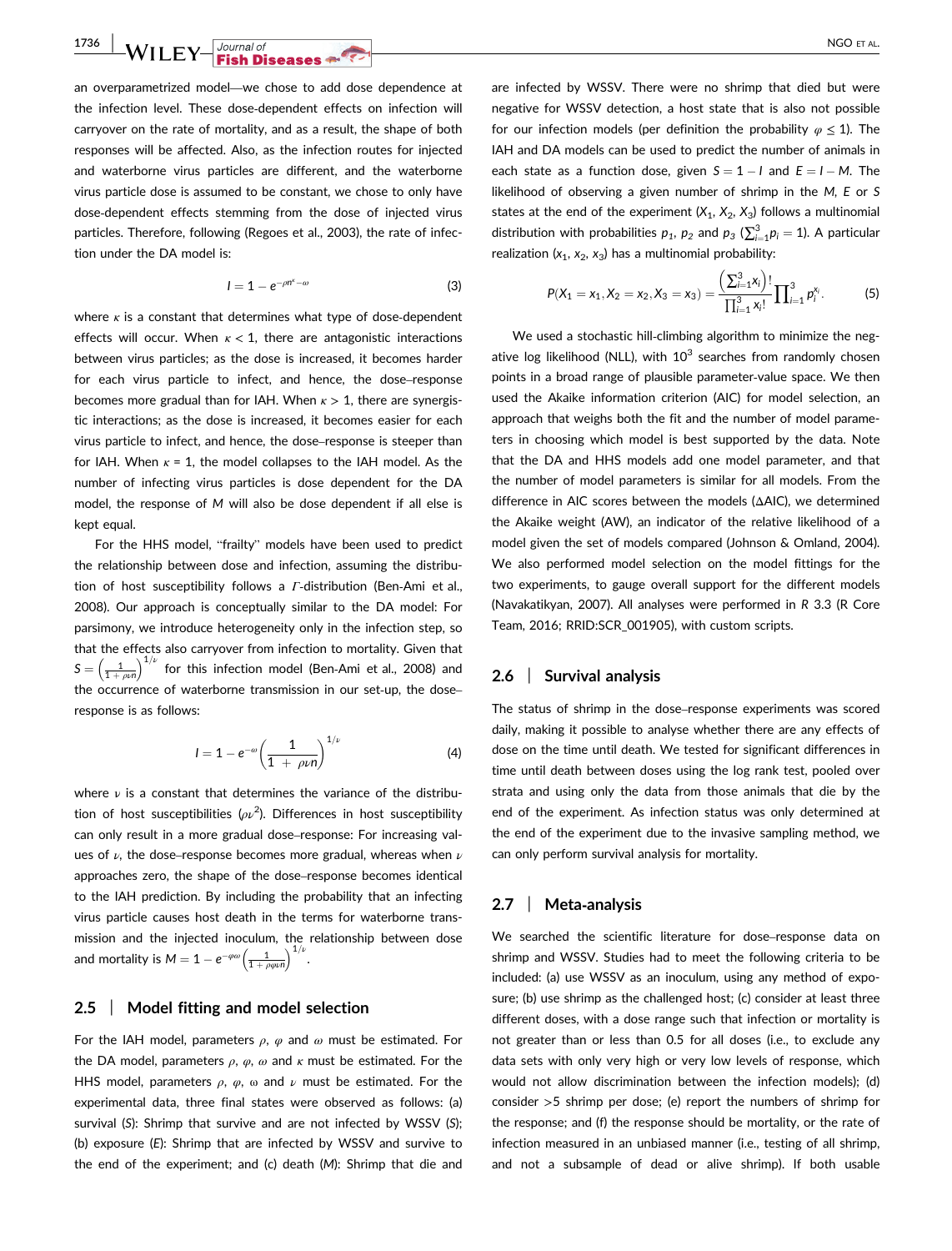mortality and infection data were reported (two of 16 data sets), we used only the infection data in this analysis to avoid including the same data set twice. In one data set with both infection and mortality data, there are discrepancies between them: that is, not all dead shrimp are WSSV infected (Laramore et al., 2009). In this case, infection is clearly the better indicator of the presence of WSSV.

We then fitted the IAH, DA and HHS models to the data, but considering only a one‐step model (i.e., in effect considering all data sets to be infection data and using the models to estimate *I*). For the reanalysis, we also left out the waterborne transmission term from the models as none of these experiments reported infection or mortality in the mock‐inoculated controls. Thus, for the IAH model, only parameter *ρ* must be estimated, for the DA model, *ρ* and *κ* must be estimated, and for the HHS model, *ρ* and *ν* must be estimated. Given that these data were then reduced to two possible outcomes (*S* and *I*), we could use binomial likelihoods to determine the NLL and AIC. A null model with virus dose-independent host mortality  $(I = \theta)$ , where  $\theta$  is a constant) was also fit to the data, to allow for estimation of McFadden's pseudo-R<sup>2</sup> (subsequently referred to as R<sup>2</sup>) for each models as  $R^2 = 1 - \ln(L)/\ln(L_0)$ , were *L* is the likelihood of the model and L<sub>0</sub> the likelihood of the null model (McFadden, 1973). Given that IAH model is highly constrained, negative *R2* values could be expected in some cases, and these values were reset to zero.

 $R<sup>2</sup>$  values are bounded at zero and one, but for meta-analysis, effect sizes need to unbounded. For meta‐analysis, we logit transformed  $R^2$  values, that is zero instances were adjusted by 1—maximum value of  $R^2$  (Warton & Hui, 2011). The sampling variance (*s* 2 ) for each value of logit transformed *R*<sup>2</sup> was estimated following Equation 6:

$$
s^2 = \sqrt{\frac{1}{n}R^2 + \frac{1}{n(1 - R^2)}}
$$
 (6)

where *n* is the number of shrimp in the experiment (Mengersen & Gurevitch, 2013). To compare  $R^2$  values from different models of infection, we used a multilevel meta-regression (MLMR; Nakagawa, Noble, Senior, & Lagisz, 2017; Nakagawa & Santos, 2012). MLMR was fitted using the "rma.mv" function in the *R* package *metafor* (Viechtbauer, 2010). Logit transformed *R*<sup>2</sup> values were fitted as the effect size, and *s* as the sampling variance. The study ID was fitted as a random‐effect, and the type of infection model as a three‐level categorical fixed effect. Estimated differences between the overall mean effect sizes for different infection models with 95% confidence intervals (CIs) excluding zero are considered statistically significant. Logit transformed model estimates are back transformed in places for interpretation.

To explore whether differences among host species may affect the predictive power of the three infection models (i.e., moderator variables), we then fitted random effects meta‐regression (REMR) models. Data were split into three subsets, one for each infection model type. For each subset, we fitted two REMRs again with the logit R<sup>2</sup> and its sampling variance (s<sup>2</sup>) as the effect size. In the first REMR, we fitted the log mean host mass as a linear moderator, and in the second, we fitted the host species as three‐level categorical predictor. Model coefficients (e.g., estimated differences between the overall mean effect sizes for different infection models) with 95% confidence intervals (CIs) excluding zero are considered statistically significant. Logit transformed model estimates are back transformed in places for interpretation.

**Fish Diseases** 

#### **3** | **RESULTS**

#### **3.1** | **Experimental data**

To investigate the dose–response of WSSV in shrimp, *P. vannamei* PL were infected by intramuscularly injecting 10-fold dilutions of WSSV isolate VN‐T (Dieu et al., 2004). Two experiments were performed, the first with isolate VN‐T amplified in *O. limosus*, and the second with the same isolated amplified in *P. vannamei.* At the start of the experiment, the weight of shrimp (mean ± *SD*) was  $1.38 \pm 0.46$  g (N = 71) for experiment #1, and  $2.37 \pm 0.48$  g (*N* = 107) for experiment #2. Mortality was recorded daily, and the presence of WSSV in all shrimp (whether surviving or dead) was determined by PCR after termination of the experiment (10 days postinfection). At the end of the experiment, the mean length of shrimp was (mean ± *SD*) was 5.89 ± 0.85 cm (*N* = 71) for experiment #1, and 7.18 ± 0.54 g (*N* = 107) for experiment #2. For both experiments, we observed a similar sigmoidal dose–response for both infection and mortality (Figure 1a, see also Supporting Information Table S1). Some mock‐inoculated controls were also found to be infected with WSSV and dead (Figure 1d). This observation confirmed the occurrence of waterborne transmission, which was expected as the shrimp were physically separated by a fine mesh, but water flowed freely between cubicles. We found that some infected shrimp had not died by 10 dpi (Figure 1a,d). The number of shrimp that were both infected and survived until the end of the experiment was low, reaching a maximum of 1/3 of infected shrimp (four of 12 shrimp for second to lowest dilution of the virus amplified in *P. vannamei*). Shrimp from the same cohort kept in separate aquaria experienced no WSSV infection or mortality, indicating that the shrimp population used for the experiment was not infected.

## **3.2** | **Quantitative analysis of dose–response and survival analysis**

The IAH and DA dose–response models were fitted to the data with a maximum likelihood method (Figure 1, Table 1). Diverging results were obtained for experiments #1 and #2. For experiment #1—with the virus amplified in *O. limosus—*the IAH model was best supported, although the model fittings and supports were similar for all three models (Figure 1a–c, Table 2). For experiment #2—with the virus amplified in *P. vannamei—*the HHS model was clearly the best fitting and best-supported model, followed by the DA model (Figure 1d–f, Table 2). For this data set, the IAH model had virtually no support, as the model fits very poorly (Figure 1d). Model parameter estimates (i.e., *ν* ≫ 0 for the HHS model and *κ* < 1 for the DA model) confirm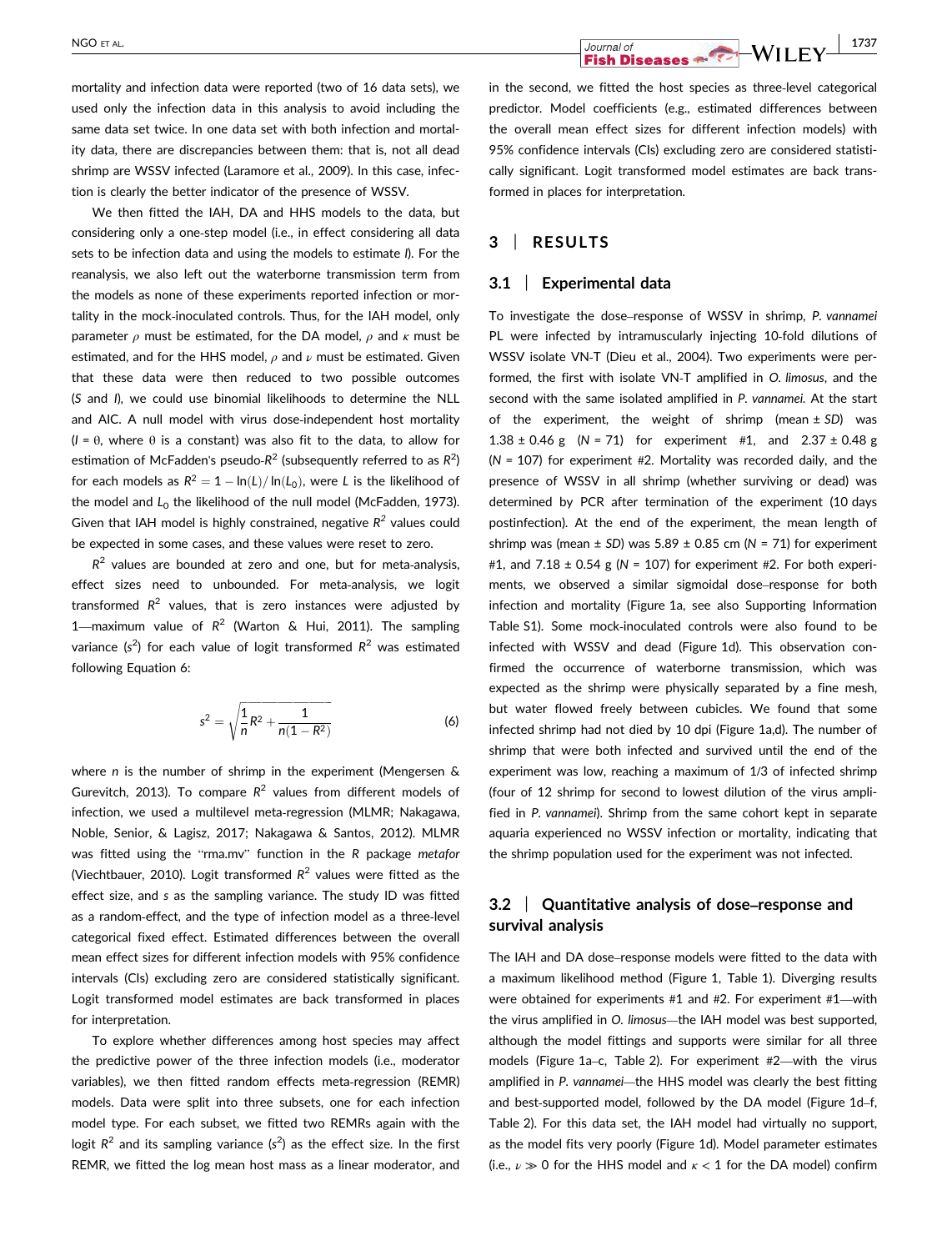

FIGURE 1 Dose–response for white spot syndrome virus (WSSV) in *Penaeus vannamei*. For all panels, the ordinate is log<sub>10</sub>-transformed virus dose  $+1$  in arbitrary units, with 10<sup>9</sup> corresponding to the undiluted virus stock. Note that on this scale, zero represents the mockinfected virus controls. The abscissae are the response, infection or mortality. Open blue triangles indicate the infection data, whereas the dotted blue line indicates the fitted infection model. Filled red circles indicate mortality data, whereas the solid red line indicates the fitted mortality model. Panels a‐c represent the same experimental data from experiment #1 (WSSV stock amplified in *Orconectes limosus*), whereas panels d‐f represent the same data of experiment #2 (WSSV stock amplified in *P. vannamei*). Panels a and d show the fitted independent action hypothesis (IAH) model, panels b and e show the fitted dependent action (DA) model, and panels c and f show the fitted the heterogenous host susceptibility (HHS) model. Whereas the more complex DA and HHS models do not lead to an appreciable improvement in model fit for the data from experiment #1, there is clearly an improvement for the data of experiment #2. When model selection is performed on the two data sets, the HHS model has the most support (Table 2) [Colour figure can be viewed at wileyonlinelibrary.com]

that the response was more gradual than IAH predictions in experiment #2. When the model fits for the two experiments were combined in a single model selection, the HHS model was again better supported than the DA model, whilst there was virtually no support for the IAH model (Table 2). Overall, our experimental data therefore provide most support for the HHS model.

When shrimp mortality over time was plotted, there appears to be an effect of dose on shrimp survival in both experiments. Animals exposed to a higher dose appear to die sooner (Figure 2), and there was a significant effect of dose on time until death in both experiments (Log rank test; experiment #1:  $\chi^2$  = 14.266, *df* = 5, *p* = 0.014; experiment #2:  $\chi^2$  = 25.570, *df* = 6, *p* < 0.001).

#### **3.3** | **Meta‐analysis of WSSV dose–response**

To determine the generality of the results based on our experimental data, a reanalysis and meta‐analysis of WSSV dose–response were

|  |  |  |  |  |  |  |  | <b>TABLE 1</b> Estimated model parameters |
|--|--|--|--|--|--|--|--|-------------------------------------------|
|--|--|--|--|--|--|--|--|-------------------------------------------|

| Data set Model P           |                                                               |  | $\varphi$ $\Omega$ $K$ $N$ |  |
|----------------------------|---------------------------------------------------------------|--|----------------------------|--|
| $I^a$                      | IAH $1.12 \times 10^{-5}$ 0.646 0.468 - -                     |  |                            |  |
|                            | DA $2.00 \times 10^{-4}$ 0.661 0.363 0.617 -                  |  |                            |  |
|                            | HHS $1.15 \times 10^{-5}$ 0.646 0.468 - 3.80 $\times 10^{-2}$ |  |                            |  |
| $\mathsf{II}^{\mathsf{b}}$ | $1$ AH $2.29 \times 10^{-6}$ 0.741 0.871 -                    |  |                            |  |
|                            | DA $1.86 \times 10^{-2}$ 0.724 0.347 0.309 -                  |  |                            |  |
|                            | HHS $1.86 \times 10^{-4}$ 0.575 0.380 - 1.905                 |  |                            |  |

*Notes*. DA: dose‐dependent action; HHS: heterogeneous host susceptibility; IAH: independent action hypothesis.

<sup>a</sup>WSSV amplified in Orconectes limosus. <sup>b</sup>WSSV amplified in Penaeus *vannamei*.

performed on published data sets. We found 16 data sets, published in six studies (Escobedo‐Bonilla et al., 2005; van Hulten, Witteveldt, Snippe, and Vlak 2001; Laramore et al., 2009; Marks et al., 2005;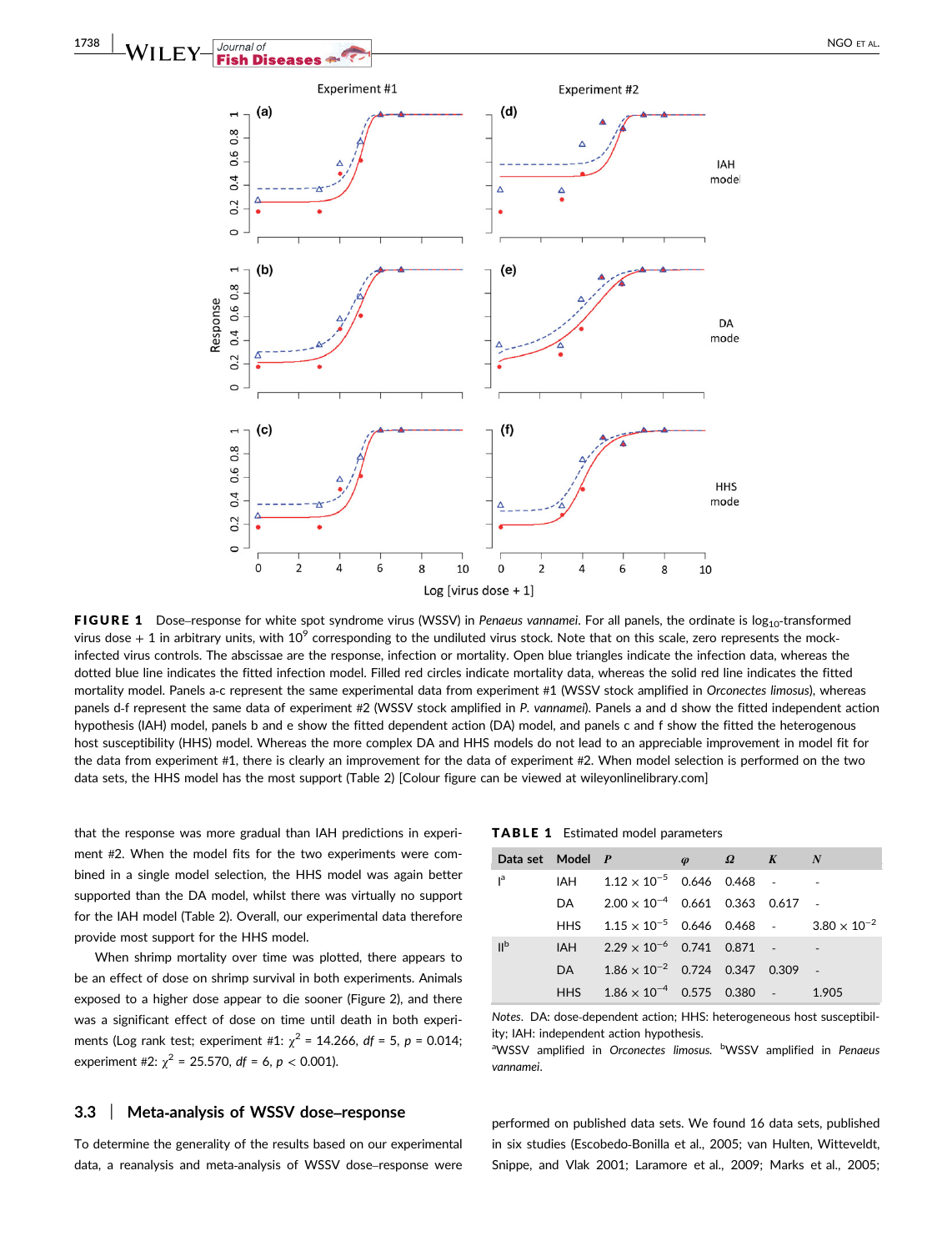TABLE 2 AIC values for the infection and mortality models fitted to our experimental data

| Data set        |            | Model Parameters NLL AIC |        |        | $\triangle$ AIC | <b>AW</b> |
|-----------------|------------|--------------------------|--------|--------|-----------------|-----------|
| l <sub>a</sub>  | IAH        | 3                        | 11.070 | 28.139 | $\sim$          | 0.536     |
|                 | DA         | 4                        | 10.767 | 29.535 | 1.395           | 0.267     |
|                 | <b>HHS</b> | 4                        | 11.066 | 30.131 | 1.992           | 0.198     |
| II <sub>p</sub> | <b>IAH</b> | 3                        | 22.980 | 51.960 | 15.569          | < 0.001   |
|                 | DA         | $\overline{4}$           | 17.221 | 42.442 | 6.051           | 0.046     |
|                 | <b>HHS</b> | $\overline{4}$           | 14.195 | 36.391 | $\sim$          | 0.953     |
| $1 + 11$        | <b>IAH</b> | 6                        | 34.049 | 80.099 | 13.577          | 0.001     |
|                 | DA         | 8                        | 27.988 | 71.976 | 5.454           | 0.061     |
|                 | <b>HHS</b> | 8                        | 25.261 | 66.522 |                 | 0.938     |

*Notes*. AIC: Akaike information criterion; AW: Akaike weight; DA: dose‐ dependent action; HHS: heterogeneous host susceptibility; IAH: independent action hypothesis; NLL: negative log likelihood.

<sup>a</sup>WSSV amplified in *Orconectes limosus*. <sup>b</sup>WSSV amplified in *Penaeus vannamei*.

Motamedi Sedeh et al., 2012; Thuong et al., 2016), that met all our criteria for inclusion in this analysis. The IAH, DA and HHS models were fitted to these data sets, and model selection was performed individually for each data set (Supporting Information Table S2; a summary of the results is given in Table 3). Upon reanalysis of the individual data sets, there were two clear parallels with our own experimental results. First, in some experiments, the IAH model was supported, whereas in others, the more complex DA or HHS models were better supported (Table 3). Second, the dose–response was either similar to IAH, as seen for our experiment #1, or when this model was not supported, more gradual than model predictions, with *ν* ≫ 0 for the HHS model and *κ* < 1 for the DA model, as seen for our experiment #2 (Table 3).

Meta‐analysis was used to determine which model accounted for the most variation over all 16 data sets. MLMR indicated that the mean  $R^2$  of the IAH model was 0.547, whereas that for the DA and

NGO ET AL. **1739 Fish Diseases +** 

HHS models was 0.838 and 0.841, respectively (IAH model logit est. = 0.191, CI = −0.651–1.032; DA model logit est. = 1.644, CI = 0.786–2.501; HHS model logit est. = 1.669, CI = 0.812–2.526). Contrasts among model types indicate that the *R*<sup>2</sup> of the DA and HHS models are significantly higher on average than that of the IAH model (logit est. $_{DA-1AH}$  = 1.453, CI = 0.633-2.273; logit est.<sub>HHS – IAH</sub> = 1.479, CI = 0.659–2.298). However, there was no significant difference between the  $R^2$  of the DA and HHS models (logit est. $_{\text{HHS}}$  – DA = 0.026, CI = -0.810-0.862). Whilst the meta-analysis highlights that the DA and HSS model are both superior to the IAH model, both models are equally supported. On the one hand, the results of the meta‐analysis are similar to our experimental work, as in some experiments, the IAH model is rejected because of the gradual dose–response. On the other hand, the HHS model was not superior to the DA model, as was the case for our own experimental data (Table 2).

We detected positive effects of host mass on *R*<sup>2</sup> of all three infection models; however, the effect was only statistically significant in the case of the IAH model (IAH model slope est. = 0.835, CI = 0.056–1.614; DA model slope est. = 0.332, CI = −0.056–0.721; HHS model slope est. = 0.297, CI = -0.064-0.658; Figure 3a-c, Supporting Information Table S3). We did not detect any statistically significant differences among the three host species for any of the infection models (Figure 3d,e; Supporting Information Table S3), although very little data are available for *P. semisulcatus*.

## **4** | **DISCUSSION**

To understand better the WSSV infection process and the risks of infection and mortality in shrimp, we used a combination of dose–response experiments, infection modelling and meta-analysis. We used simple models of infection that can be interpreted mechanistically, allowing for a better understanding of the WSSV infection process.



FIGURE 2 The relationship between white spot syndrome virus dose and time until death. For both panels, the ordinate is the time postinoculation, and the abscissae are the proportion of mortality. The response for different log<sub>10</sub>-transformed arbitrary doses is denoted by the legend, and MC indicates the mock-inoculated controls. In panel a, the results for experiment #1 are given, and note the highest dose (10<sup>8</sup>) was not taken. In panel b, the results for experiment #2 are given. For both experiments, there was a statistically significant effect of dose on the time until death [Colour figure can be viewed at wileyonlinelibrary.com]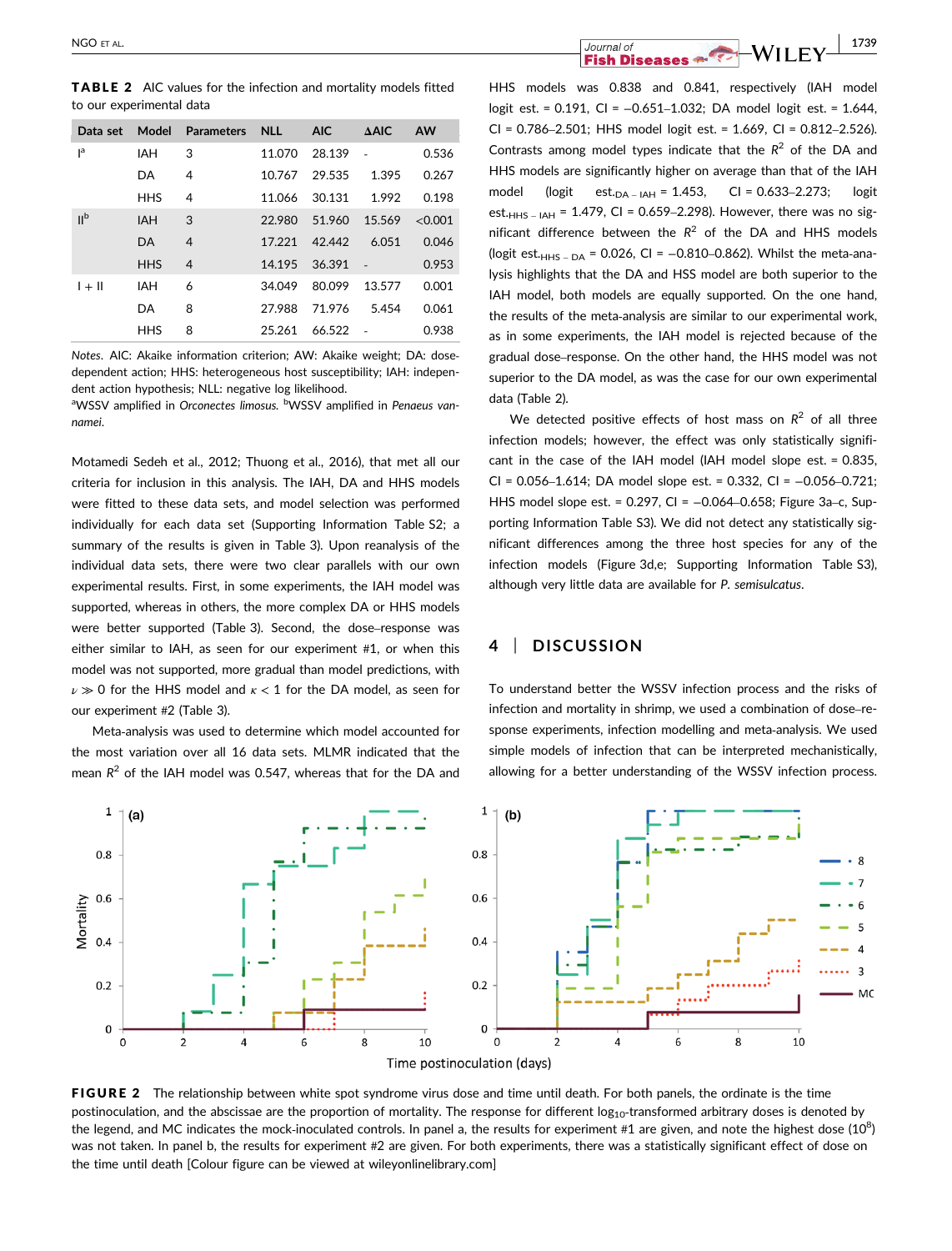#### TABLE 3 Summary of the reanalysis of published data

|                                               |                           |                   |                            | Model<br>parameters <sup>d</sup> |                    | Akaike weight |           |            |
|-----------------------------------------------|---------------------------|-------------------|----------------------------|----------------------------------|--------------------|---------------|-----------|------------|
| <b>Study</b>                                  | WSSV isolate <sup>a</sup> | Host <sup>b</sup> | <b>Number</b> <sup>c</sup> | $\kappa$                         | $\boldsymbol{\nu}$ | IAH           | <b>DA</b> | <b>HHS</b> |
| van Hulten, Witteveldt, Peters, et al. (2001) | TH-96 (Thailand)          | m                 | 64                         | 0.224                            | 2.692              | $\mathbf 0$   | 0.007     | $0.993*$   |
| Marks et al. (2005)                           | TH-96 (Thailand)          | m                 | 28                         | 0.603                            | $10^{-7.19}$       | $0.564*$      | 0.220     | 0.215      |
|                                               | TH-96-II (Thailand)       | m                 | 25                         | 0.550                            | 0.933              | $0.401*$      | 0.380     | 0.220      |
| Escobedo-Bonilla et al. (2005)                | Söderhall (Thailand)      | $\mathsf{V}$      | 60                         | 0.692                            | 0.995              | 0.143         | 0.282     | $0.574*$   |
|                                               | Söderhall (Thailand)      | $\mathsf{v}$      | 60                         | 0.759                            | 0.513              | 0.294         | $0.379*$  | 0.327      |
| Laramore et al. (2009)                        | CH1995-1 (China)          | V                 | 40                         | 0.339                            | 6.310              | $\mathbf{O}$  | 0.283     | $0.716*$   |
|                                               | CH1995-2 (China)          | $\mathsf{V}$      | 40                         | 0.309                            | 10.233             | 0.001         | $0.535*$  | 0.464      |
|                                               | M-M2001 (Mexico)          | V                 | 38                         | 0.039                            | 28.840             | 0             | $0.511*$  | 0.489      |
|                                               | N2000 (Nicaragua)         | $\mathsf{V}$      | 40                         | 0.427                            | 2.818              | 0.001         | $0.570*$  | 0.430      |
|                                               | EOLT2002 (Ecuador)        | V                 | 40                         | 0.631                            | 0.912              | 0.296         | $0.431*$  | 0.272      |
|                                               | E-L1999 (Ecuador)         | $\mathsf{V}$      | 40                         | 0.851                            | 0.288              | $0.560*$      | 0.222     | 0.218      |
|                                               | H2000-1 (Honduras)        | $\mathsf{V}$      | 40                         | 0.851                            | 0.288              | $0.560*$      | 0.222     | 0.218      |
|                                               | H2000-2 (Honduras)        | $\mathsf{V}$      | 40                         | 0.490                            | 0.741              | 0.026         | $0.520*$  | 0.455      |
|                                               | M-LP2001 (Mexico)         | $\mathsf{v}$      | 40                         | 0.296                            | 1.905              | 0             | 0.452     | $0.548*$   |
| Motamedi Sedeh et al. (2012)                  | - (Iran)                  | s                 | 84                         | 0.661                            | 0.708              | 0.313         | $0.496*$  | 0.191      |
| Thuong et al. (2016)                          | Söderhall (Thailand)      | $\mathsf{V}$      | 45                         | 1.349                            | $10^{-6.58}$       | $0.520*$      | 0.288     | 0.192      |

*Notes*. DA: dose‐dependent action; HHS: heterogeneous host susceptibility; IAH: independent action hypothesis; WSSV: white spot syndrome virus. <sup>a</sup>Name of the WSSV isolate, with the country of isolation in brackets. <sup>b</sup>Host species used for challenge experiments: m = *Penaeus monodon*, v = *Penaeus* vannamei, s = Penaeus semisulcatus. <sup>c</sup>The total number of shrimp used in the experiment. <sup>d</sup>Estimates of model parameters. \*Model with most support is indicated.

Model selection on the data from our dose–response experiments suggests the most support exists for the HHS model. However, when the data of the two experiments are considered separately, only the data from experiment #2 provided support for this model. We also performed a reanalysis and meta-analysis of published data and found similar results. In some cases, the dose–response was similar to IAH, whereas in others, it was more gradual. Although the IAH model was supported for some individual data sets, overall, the more complex DA and HHS models were better supported. Thus, we can conclude that the dose–response kinetics of WSSV in shrimp appear to be variable over experiments, and that in many cases, the IAH model is not suitable for the analysis of WSSV dose–response. We do not think that virus amplification would have affected the model selection procedure (see Supporting Information Text S1).

Given that neither the DA nor the HHS models are consistently better supported in both analyses presented here, it is difficult to draw any firm conclusions on what mechanisms might underlie the deviations from the IAH model observed. However, by considering the mechanisms that underlie each model and their variable occurrence over experiments, we can attempt to reach some tentative conclusion on which model appears to be more reasonable. Under the DA model, the gradual dose–response we have observed is indicative of antagonistic dose-dependent interactions, as  $\kappa < 1$ . Whilst there are striking examples of synergistic dose-dependent action (Borges, Zhang, Rollins, Osuna, Wiedenheft, & Bondy‐ Denomy, In press; Fulton, 1962; Landsberger et al., 2018; Sánchez-Navarro et al., 2013), to the best of our knowledge, antagonistic

interactions during coinoculation have not been observed for other viruses (Zwart & Elena, 2015). Thus, it is not clear what underlying mechanism would cause inconsistent antagonistic interactions within a conspecific virus population, although one possibility is dose‐ dependent priming of the immune system.

Whereas the probability that a virus particle causes host infection is fixed for the IAH model, it follows a probability distribution over hosts for the HHS model. The HHS model, although being more complex than the IAH model, therefore does not violate the principle of independent action whilst predicting a more gradual dose–response (Regoes et al., 2003; van der Werf et al., 2011). Consequently, if the distribution of susceptibility is different for the cohorts of shrimp used for different experiments, we could reasonably expect different shapes for the dose–response in different experiments, and support for the IAH or HHS model depending on how much variation in the distribution of susceptibility is present in the shrimp population. The shrimp populations used in our two experiments differed in age and mean weight, although they were taken from the same cohort and have a similar standard deviation for weight. Likewise, the data sets included in the reanalysis represent experiments that were performed independently, implying that different amounts of variation in susceptibility is entirely plausible. For instance, all nine data sets reported in one study (Laramore et al., 2009) were carried out with different cohorts of shrimp. There can be large differences in host susceptibility to a pathogen (Ben‐ Ami, Ebert, & Regoes, 2010; Chakrabarty, Dutta, Mallik, Mondal, & Mandal, 2015) and for insects susceptibility can be phenotypically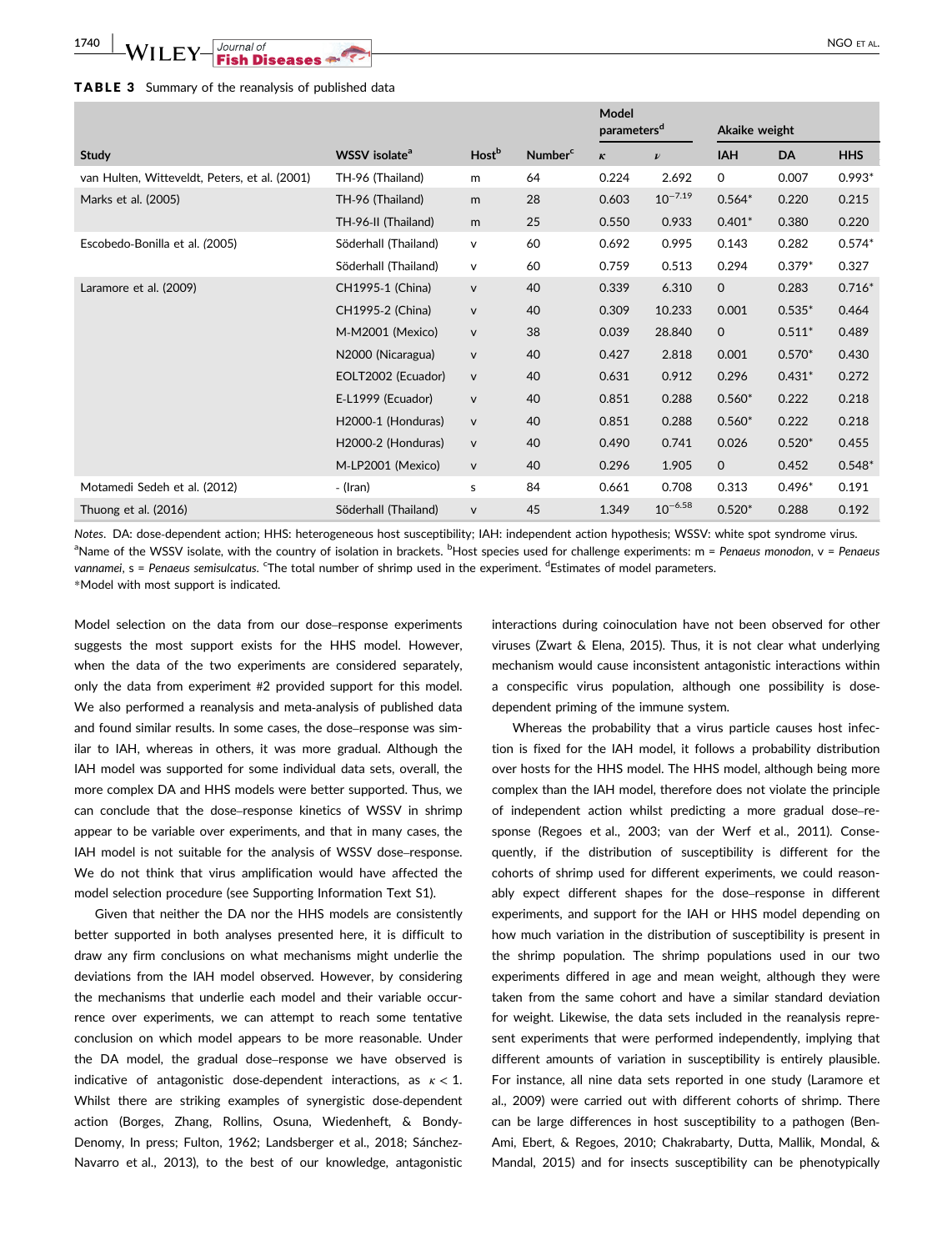

**FIGURE 3** Logit  $R^2$  against log host weight for the independent action hypothesis (IAH) model (panel a), dose-dependent action (DA) model (panel b), and heterogeneous host susceptibility (HHS) model (panel c). Black lines correspond to fitted values from random effects meta‐ regression (REMR), only that in 1a is statistically significant (Supporting Information Table S3). In Panels d–f, logit *R*<sup>2</sup> values are plotted against host species for the IAH, DA and HHS models. Black points and error bars (95% confidence internals) correspond to overall effects for each species as estimated by REMR (differences among species were not statistically significant; Supporting Information Table S3). Grey points are effect sizes, with size scaled by precision

plastic and linked to environmental factors such as host density (Reeson, Wilson, Gunn, Hails, & Goulson, 1998). Although we cannot rule out antagonistic dose‐dependent action, we therefore think that the most likely explanation for deviations from IAH model predictions is differences in the distribution of host susceptibility to WSSV. The meta-analysis results also suggest that the IAH model fits better when shrimp with a higher weight are used, raising the possibility that heterogeneous susceptibility to WSSV might decrease as development progresses. This contrasts with observations for baculovirus infection of insect larvae, in which the IAH model was supported early and not late in larval development (Zwart et al., 2009), and we speculate these differences might arise due to differences in the timing of investment in viral defences.

Similar to previous but shorter-running experiments (Escobedo-Bonilla et al., 2005), infection was mainly PCR detected in shrimp that had died by the end of the experiment. Some of these surviving shrimp may represent true sublethal infections (Johnson et al., 2008; Venegas et al., 2000; Wu & Muroga, 2004). These shrimp could also have become infected later in the experiment due to waterborne transmission, in which case death could have been delayed simply due to later onset of infection. Our data suggest that—for the conditions we have studied—sublethal infections will not have a high prevalence at any virus‐particle dose. For all models and data sets, we estimated large values for the probability of host death upon virus infection ( $\varphi > 0.5$ ). On the other hand, these results are also puzzling because WSSV infection is often detected in shrimp sampled from ponds in which there are no indications of a disease outbreak (Flegel et al., 2004; Hoa, Zwart, Phuong, Oanh, et al., 2011). These results suggest that the timing of infection, infection route or environmental conditions found in the field strongly affect WSSV virulence. Alternatively, the kinetics of infection and mortality for the WSSV isolates used in our experiments may not be representative for strains circulating on farms. The virus isolate used here was sampled during incipient epizootics and might be more representative of high-virulence strains that perform well under these outbreak conditions.

For the studies included in the meta‐analysis, 13 different virus isolates were used (Supporting Information Table S2). Most of these studies report only infection or mortality, so we could not estimate the probability of death upon infection and hereby determine the generality of our result that this probability is large. One interesting related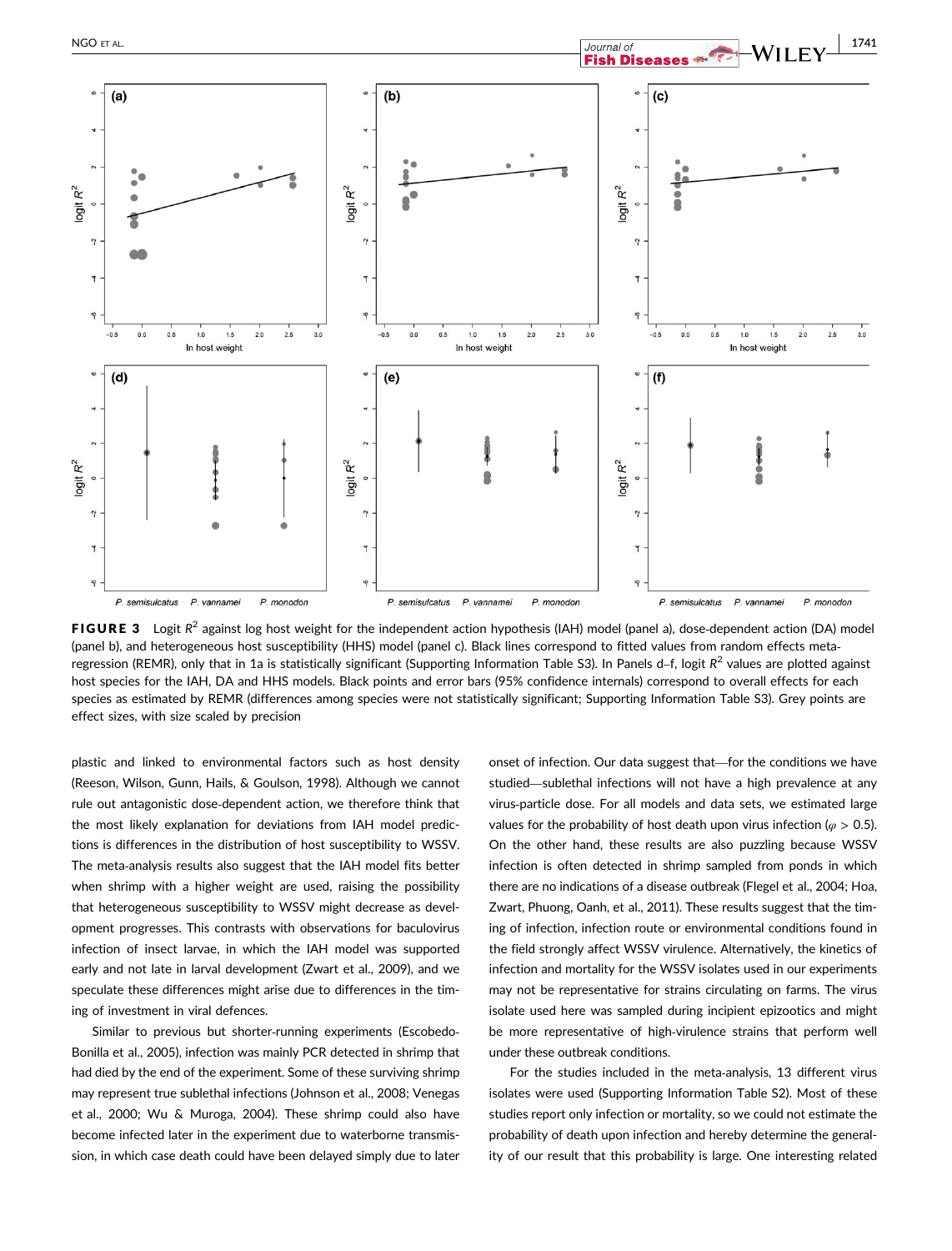**1742** | **IA/II EX** Journal of **ALCONDUCTAL CONTRACT CONTRACT CONTRACT CONTRACT CONTRACT CONTRACT CONTRACT CONTRACT CONTRACT CONTRACT CONTRACT CONTRACT CONTRACT CONTRACT CONTRACT CONTRACT CONTRACT CONTRACT CONTRACT CONTRAC** 

question is whether virus isolate (and by extension virus genotype) affected the observed infection kinetics. Although there were insufficient studies with the same virus isolate to allow for a formal analysis of whether virus genotype affects *R<sup>2</sup>* , two isolates were used in three different studies (TH‐96 and Söderhall TH‐96; see Supporting Information Table S2). In each study, a different model had the highest *R2* , suggesting that other factors affect model selection more strongly than virus isolate, and by implication that virus genotype does not affect the type of infection kinetics. Note that we do expect to see different infection probabilities for different virus isolates: The position of the dose–response will shift, as some virus genotypes will infect more easily (see also Supporting Information Figure S1), and some shrimp populations will be more susceptible. By contrast, we expect the degree of HHS within the shrimp population to be a more important determinant of the type of infection kinetics (i.e., the shape of the dose–response). An epidemiological model that would include all the main factors we have found to affect rates of infection would therefore allow for mass action, but also incorporate (a) virus strains with different infection probabilities; and (b) shrimp populations with different degrees of HHS.



FIGURE 4 The predicted effects of heterogeneity in host susceptibility on the rate of infection are shown. The ordinate is  $log_{10}$  of virus dose in median lethal dose (LD<sub>50</sub>) units, whilst the abscissae are the  $log_{10}$ -transformed rate of infection. The vertical grey line indicates one  $LD_{50}$  and using the  $LD_{50}$  scale allows us to compare the predicted rate of infection for different models compared to a common, convenient measure of infectivity. The solid black line is the dose–response predicted by the independent action hypothesis (IAH) model. The dashed purple line represents the heterogeneous host susceptibility (HHS) model prediction with the same variation in host susceptibility as estimated for experiment #2 (*ν* = 1.905), whereas the dotted dark red line represents the HHS model prediction based on the second highest level of variation predicted for data sets in the reanalysis of published data (*ν* = 10.233, based on the seventh data set in Supporting Information Table S2; white spot syndrome virus CH‐1995‐2). The IAH model will underestimate the rate of infection for virus dose below the equivalent of an  $LD_{50}$ , whilst overestimating infection for higher doses. The underestimation of the rate of infection for low doses is probably more relevant for risk assessment because the infection and death of one or more highly susceptible individuals will lead to all individuals in the pond being exposed to higher doses [Colour figure can be viewed at wileyonlinelibrary.com]

Finally, our results here have two practical implications. First, both the HHS and the DA models can predict a more gradual dose– response than the IAH model, which has implications for risk analysis. The IAH model can underestimate the frequency of infection at low doses when there is host heterogeneity (Teunis & Havelaar, 2000), or overestimate it when there are synergistic dose‐dependent interactions (Cornforth, Matthews, Brown, & Raymond, 2015), highlighting the importance of using empirically supported infection models for assessments. Our results also suggest that infection will be underestimated by the IAH model for low WSSV doses, given the amount of heterogeneity in the host population estimated for experiment #2 and an extreme example from the data reanalysis (Figure 4). Second, consideration of heterogeneity of host susceptibility is indispensable to model and understand infectious disease dynamics. Although individuals with a low susceptibility could facilitate between‐pond or between‐herd transmission by virtue of being susceptible to low pathogen doses often associated with long‐range transmission, in general, heterogeneity makes it harder for a pathogen to spread within a population (Cook, Otten, Marion, Gibson, & Gilligan, 2007; Dwyer, Elkinton, & Buonaccorsi, 1997). Our results therefore suggest that the effects of heterogeneous susceptibility are relevant to understanding WSSV infection and transmission in shrimp, whilst at the same time suggesting that such heterogeneity is not present in all shrimp cohorts.

#### **ACKNOWLEDGEMENTS**

The authors thank Sietze Leenstra (Aquaculture Research Facility of Wageningen University and Research) for his invaluable assistance with shrimp rearing, Thomas Jung of von Wussow Importe GmbH for assistance with shrimp import, Gold Coin Singapore (formerly Syaqua) for assistance with the shrimp and feed, Dr. Bui Thi Minh Dieu (Can Tho University, Vietnam) for help with setting up the PCR assays, and Prof. Dr. Mart de Jong (Wageningen University and Research) for useful discussions.

## **ORCID**

## *Mark P. Zwart* http://orcid.org/0000-0003-4361-7636

#### **REFERENCES**

- Ben-Ami, F., Ebert, D., & Regoes, R. R. (2010). Pathogen dose infectivity curves as a method to analyze the distribution of host susceptibility: A quantitative assessment of maternal effects after food stress and pathogen exposure. *The American Naturalist*, *175*, 106–115. [https://](https://doi.org/10.1086/648672) [doi.org/10.1086/648672](https://doi.org/10.1086/648672)
- Ben-Ami, F., Regoes, R. R., & Ebert, D. (2008). A quantitative test of the relationship between parasite dose and infection probability across different host‐parasite combinations. *Proceedings of the Royal Society B: Biological Sciences*, *275*, 853–859. [https://doi.org/10.1098/rspb.](https://doi.org/10.1098/rspb.2007.1544) [2007.1544](https://doi.org/10.1098/rspb.2007.1544)
- Borges, A. L., Zhang, J. Y., Rollins, M. F., Osuna, B. A., Wiedenheft, B., & Bondy-Denomy, J. (In press). Bacteriophage cooperation suppresses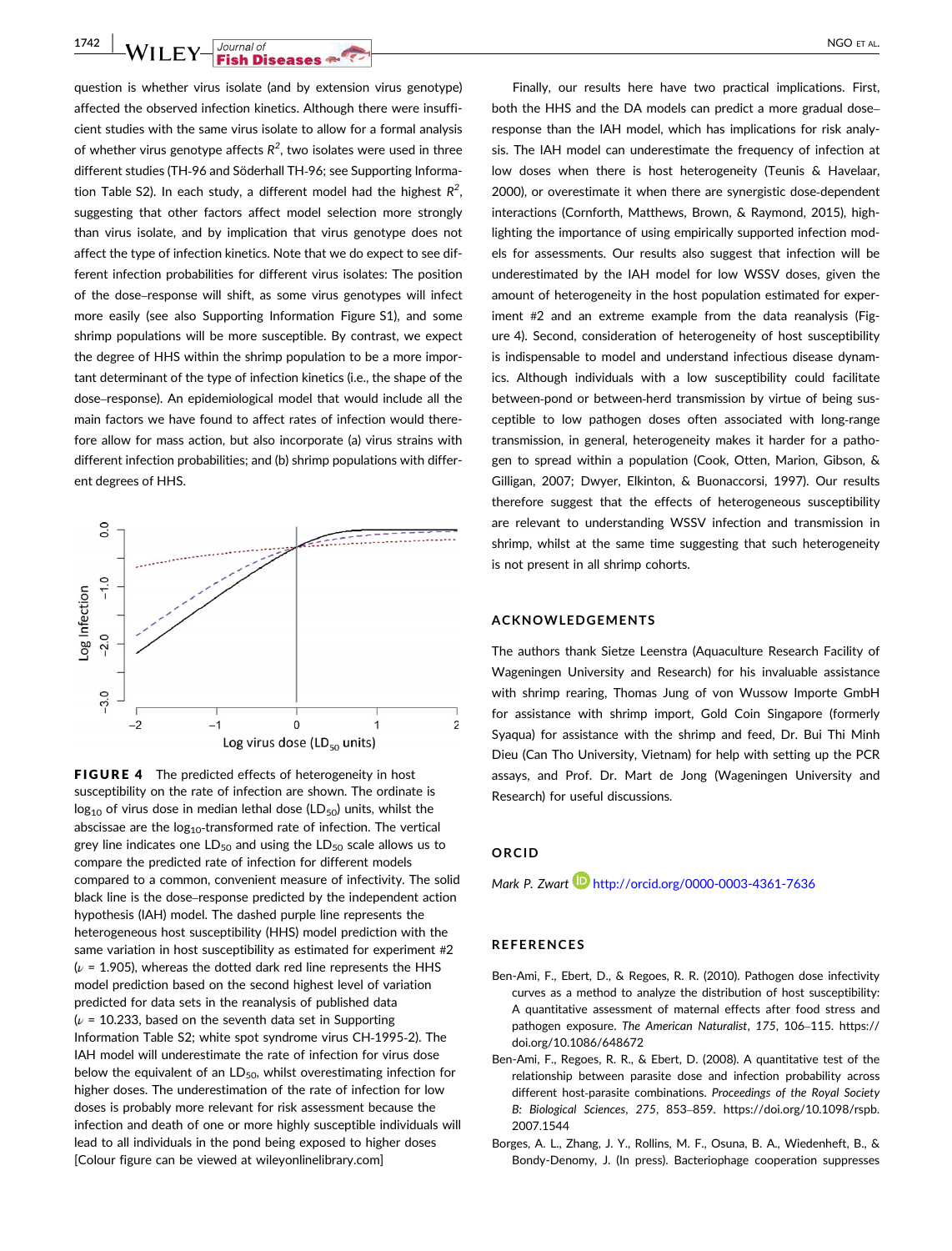CRISPR‐Cas3 and Cas9 immunity. *Cell*. [https://doi.org/10.1016/j.cell.](https://doi.org/10.1016/j.cell.2018.06.013) [2018.06.013](https://doi.org/10.1016/j.cell.2018.06.013)

- Chakrabarty, U., Dutta, S., Mallik, A., Mondal, D., & Mandal, N. (2015). Identification and characterisation of microsatellite DNA markers in order to recognise the WSSV susceptible populations of marine giant black tiger shrimp, *Penaeus monodon*. *Veterinary Research*, *1–10*, <https://doi.org/10.1186/s13567-015-0248-2>
- Cook, A. R., Otten, W., Marion, G., Gibson, G. J., & Gilligan, C. A. (2007). Estimation of multiple transmission rates for epidemics in heterogeneous populations. *Proceedings of the National Academy of Sciences of the United States of America*, *104*, 20392–20397. [https://doi.org/10.](https://doi.org/10.1073/pnas.0706461104) [1073/pnas.0706461104](https://doi.org/10.1073/pnas.0706461104)
- Cornforth, D. M., Matthews, A., Brown, S. P., & Raymond, B. (2015). Errors in pathogen risk assessment due to the failure of the independent action hypothesis. *PLOS Pathogens*, *11*, e1004775. [https://doi.](https://doi.org/10.1371/journal.ppat.1004775) [org/10.1371/journal.ppat.1004775](https://doi.org/10.1371/journal.ppat.1004775)
- Dieu, B. T. M., Marks, H., Siebenga, J. J., Goldbach, R. W., Zuidema, D., Duong, T. P., & Vlak, J. M. (2004). Molecular epidemiology of white spot syndrome virus within Vietnam. *The Journal of General Virology*, *85*, 3607–3618.<https://doi.org/10.1099/vir.0.80344-0>
- Dieu, B. T. M., Zwart, M. P., & Vlak, J. M. (2010). Can VNTRs be used to study genetic variation within white spot syndrome virus isolates? *Journal of Fish Diseases*, *33*, 689–693. [https://doi.org/10.1111/j.](https://doi.org/10.1111/j.1365-2761.2010.01163.x) [1365-2761.2010.01163.x](https://doi.org/10.1111/j.1365-2761.2010.01163.x)
- Druett, H. A. (1952). Bacterial invasion. *Nature*, *170*, 288. [https://doi.](https://doi.org/10.1038/170288a0) [org/10.1038/170288a0](https://doi.org/10.1038/170288a0)
- Dwyer, G., Elkinton, J. S., & Buonaccorsi, J. P. (1997). Host heterogeneity in susceptibility and disease dynamics: Tests of a mathematical model. *The American Naturalist*, *150*, 685–707. [https://doi.org/10.](https://doi.org/10.1086/286089) [1086/286089](https://doi.org/10.1086/286089)
- Escobedo-Bonilla, C. M., Alday-Sanz, V., Wille, M., Sorgeloos, P., Pensaert, M. B., & Nauwynck, H. J. (2008). A review on the morphology, molecular characterization, morphogenesis and pathogenesis of white spot syndrome virus. *Journal of Fish Diseases*, *31*, 1–18. [https://doi.](https://doi.org/10.1111/j.1365-2761.2007.00877.x) [org/10.1111/j.1365-2761.2007.00877.x](https://doi.org/10.1111/j.1365-2761.2007.00877.x)
- Escobedo-Bonilla, C. M., Wille, M., Sanz, V. A., Sorgeloos, P., Pensaert, M. B., & Nauwynck, H. J. (2005). In vivo titration of white spot syndrome virus (WSSV) in specific pathogen‐free *Litopenaeus vannamei* by intramuscular and oral routes. *Diseases of Aquatic Organisms*, *66*, 163–170.<https://doi.org/10.3354/dao066163>
- Flegel, T. W. (2007). Update on viral accommodation, a model for hostviral interaction in shrimp and other arthropods. *Developmental and Comparative Immunology*, *31*, 217–231. [https://doi.org/10.1016/j.dci.](https://doi.org/10.1016/j.dci.2006.06.009) [2006.06.009](https://doi.org/10.1016/j.dci.2006.06.009)
- Flegel, T. W., Nielsen, L., Thamavit, V., Kongtim, S., & Pasharawipas, T. (2004). Presence of multiple viruses in non‐diseased, cultivated shrimp at harvest. *Aquaculture*, *240*, 55–68. [https://doi.org/10.1016/](https://doi.org/10.1016/j.aquaculture.2004.06.032) [j.aquaculture.2004.06.032](https://doi.org/10.1016/j.aquaculture.2004.06.032)
- Fulton, R. W. (1962). The effect of dilution on Necrotic ringspot virus infectivity and the enhancement of infectivity by noninfective virus. *Virology*, *18*, 477–485.
- Hoa, T. T. T., Zwart, M. P., Phuong, N. T., de Jong, M. C. M., & Vlak, J. M. (2012). Low numbers of repeat units in variable number of tandem repeats (VNTR) regions of white spot syndrome virus are correlated with disease outbreaks. *Journal of Fish Diseases*, *35*, 817–826. <https://doi.org/10.1111/j.1365-2761.2012.01406.x>
- Hoa, T. T. T., Zwart, M. P., Phuong, N. T., Oanh, D. T. H., de Jong, M. C. M., & Vlak, J. M. (2011). Mixed‐genotype white spot syndrome virus infections of shrimp are inversely correlated with disease outbreaks in ponds. *Journal of General Virology*, *92*,<https://doi.org/10.1099/vir.0.026351-0>
- Hoa, T. T. T., Zwart, M. P., Phuong, N. T., Vlak, J. M., & de Jong, M. C. M. (2011). Transmission of white spot syndrome virus in improved‐ extensive and semi‐intensive shrimp production systems: A molecular epidemiology study. *Aquaculture*, *313*, 7–14. [https://doi.org/10.1016/](https://doi.org/10.1016/j.aquaculture.2011.01.013) [j.aquaculture.2011.01.013](https://doi.org/10.1016/j.aquaculture.2011.01.013)
- van Hulten, M. C. W., Witteveldt, J., Peters, S., Kloosterboer, N., Tarchini, R., Fiers, M., … Vlak, J. M. (2001). The white spot syndrome virus DNA genome sequence. *Virology*, *286*, 7–22. [https://doi.org/10.](https://doi.org/10.1006/viro.2001.1002) [1006/viro.2001.1002](https://doi.org/10.1006/viro.2001.1002)
- van Hulten, M. C., Witteveldt, J., Snippe, M., & Vlak, J. M. (2001). White spot syndrome virus envelope protein VP28 is nvolved in the systemic infection of shrimp. *Virology*, *233*, 228–233. [https://doi.org/10.](https://doi.org/10.1006/viro.2001.0928) [1006/viro.2001.0928](https://doi.org/10.1006/viro.2001.0928)
- Johnson, J. B., & Omland, K. S. (2004). Model selection in ecology and evolution. *Trends in Ecology & Evolution*, *19*, 101–108. [https://doi.](https://doi.org/10.1016/j.tree.2003.10.013) [org/10.1016/j.tree.2003.10.013](https://doi.org/10.1016/j.tree.2003.10.013)
- Johnson, K. N., van Hulten, M. C. W., & Barnes, A. C. (2008). "Vaccination" of shrimp against viral pathogens: Phenomenology and underlying mechanisms. *Vaccine*, *26*, 4885–4892. [https://doi.org/10.1016/](https://doi.org/10.1016/j.vaccine.2008.07.019) [j.vaccine.2008.07.019](https://doi.org/10.1016/j.vaccine.2008.07.019)
- Ladner, J. T., Wiley, M. R., Beitzel, B., Kramer, L. D., Tesh, R. B., Palacios, G., … Weaver, S. C. (2016). A multicomponent animal virus isolated from mosquitoes. *Cell Host & Microbe*, *20*, 1–11. [https://doi.org/10.](https://doi.org/10.1016/j.chom.2016.07.011) [1016/j.chom.2016.07.011](https://doi.org/10.1016/j.chom.2016.07.011)
- Landsberger, M., Gandon, S., Meaden, S., Rollie, C., Chevallereau, A., Chabas, H., Buckling, A., Westra, E. R., & vanHoute, S. (In press). Anti-CRISPR phages cooperate to overcome CRISPR-Cas immunity. *Cell*.<https://doi.org/10.1016/j.cell.2018.05.058>
- Laramore, S. E., Scarpa, J., Laramore, C. R., & Lin, J. (2009). Virulence variation of white spot syndrome virus in Pacific white shrimp *Litopenaeus vannamei*. *Journal of Aquatic Animal Health*, *21*, 82–90. <https://doi.org/10.1577/H08-012.1>
- Marks, H., van Duijse, J. J. A., Zuidema, D., van Hulten, M. C. W., & Vlak, J. M. (2005). Fitness and virulence of an ancestral white spot syndrome virus isolate from shrimp. *Virus Research*, *110*, 9–20. [https://d](https://doi.org/10.1016/j.virusres.2005.01.002) [oi.org/10.1016/j.virusres.2005.01.002](https://doi.org/10.1016/j.virusres.2005.01.002)
- McFadden, D. (1973). Conditional logit analysis of qualitative choice behavior. In P. Zarembka (Ed.), *Frontiers in econometrics* (pp. 105– 142). Cambridge, MA: Academic Press.
- Mengersen, K., & Gurevitch, J. (2013). Using other metrics of effect size in meta-analysis. In J. Koricheva, J. Gurevitch, & K. Mengersen (Eds.), *Handbook of meta-analysis in ecology and evolution* (p. 592). Princeton, NJ: Princeton University Press. [https://doi.org/10.23943/princeton/](https://doi.org/10.23943/princeton/9780691137285.001.0001) [9780691137285.001.0001](https://doi.org/10.23943/princeton/9780691137285.001.0001)
- Motamedi Sedeh, F., Afsharnasab, M., Heidareh, M., Shafaee, S. K., Rajabifar, S., Dashtiannasab, A., & Razavi, M. H. (2012). Titration of the Iranian White Spot Virus isolate, on Crayfish *Astacus leptodactylus* and *Penaeus semisulcatus*. *Iranian Journal of Fisheries Sciences*, *11*, 145– 155.
- Nakagawa, S., Noble, D. W. A., Senior, A. M., & Lagisz, M. (2017). Meta‐ evaluation of meta-analysis: Ten appraisal questions for biologists. *BMC Biology*, *15*, 1–14.<https://doi.org/10.1186/s12915-017-0357-7>
- Nakagawa, S., & Santos, E. S. A. (2012). Methodological issues and advances in biological meta‐analysis. *Evolutionary Ecology*, *26*, 1253– 1274.<https://doi.org/10.1007/s10682-012-9555-5>
- Navakatikyan, M. (2007). A model for residence time in concurrent variable interval performance. *Journal of the Experimental Analysis of Behaviour*, *87*, 121–141.
- Phuoc, L. H., Corteel, M., Nauwynck, H. J., Pensaert, M. B., Alday-Sanz, V., van den Broeck, W., … Bossier, P. (2008). Increased susceptibility of white spot syndrome virus‐infected *Litopenaeus vannamei* to *Vibrio campbellii*. *Environmental Microbiology*, *10*, 2718–2727. [https://doi.](https://doi.org/10.1111/j.1462-2920.2008.01692.x) [org/10.1111/j.1462-2920.2008.01692.x](https://doi.org/10.1111/j.1462-2920.2008.01692.x)
- Pradeep, B., Karunasagar, I., & Karunasagar, I. (2009). Fitness and virulence of different strains of white spot syndrome virus. *Journal of Fish Diseases*, *32*, 801–805. [https://doi.org/10.1111/j.1365-2761.2009.](https://doi.org/10.1111/j.1365-2761.2009.01053.x) [01053.x](https://doi.org/10.1111/j.1365-2761.2009.01053.x)
- Prior, S., Browdy, C. L., Shepard, E. F., Laramore, R., & Parnell, P. G. (2003). Controlled bioassay systems for determination of lethal infective doses of tissue homogenates containing Taura syndrome or